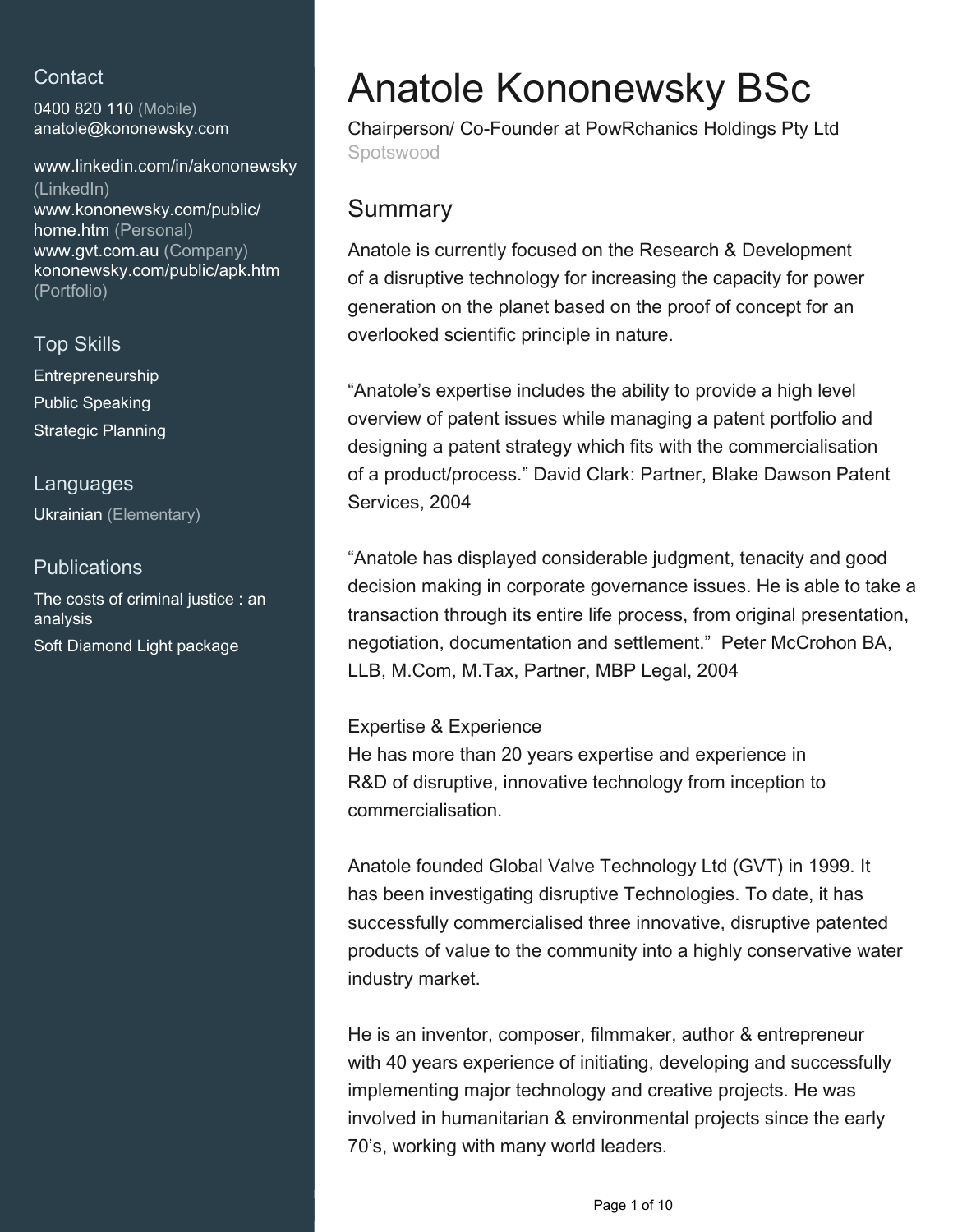He published "Soft Diamond Light" in 2010, a philosophical treatise, introducing the "Universal Manifestation Principle". He is focused on turning the world around by going beyond what we thought was possible!

#### **COMMENTS**

"…was very impressed with your work." Joseph Chilton Pearce, U.S. Senate Adviser on Early Childhood Development, speaker & best selling author, "Magical Child".

"Her Majesty Queen Noor has requested me to convey Her appreciation for sending her a copy of the letter to the Prime Minister of Australia, which She read with interest, and for your commitment to humanitarian causes." Private Secretary to HM Queen Noor of Jordan, 2002

"I suppose I can cite as an example a publication earlier this year by Mr Anatole Kononewsky, a Senior Research Officer at the Institute. Mr Kononewsky made the first detailed analysis of just what it was actually costing to maintain the criminal justice system throughout Australia." - THE ATTORNEY-GENERAL MR R.J. ELLICOTT Q.C., 12 November 1976.

# **Experience**

"Heart of Australia" (October 26) Founder October 2020 - Present (1 year) Australia

The day celebrating the Heart of of Australia (26 October) was founded by Anatole, inspired by the song, "Heart of Australia". The song was composed with platinum award-winning producers/ song-writers Adrian Hannan and Barbara Hannan. The Heart Awards were inspired by Maggie Hamilton and Glen Barry as part of this special day.

On October 26 each year, the Heart of Australia Day will celebrate the living heart of these lands and its peoples. Uniting Australians to give voice to what we truly love about each other and the land.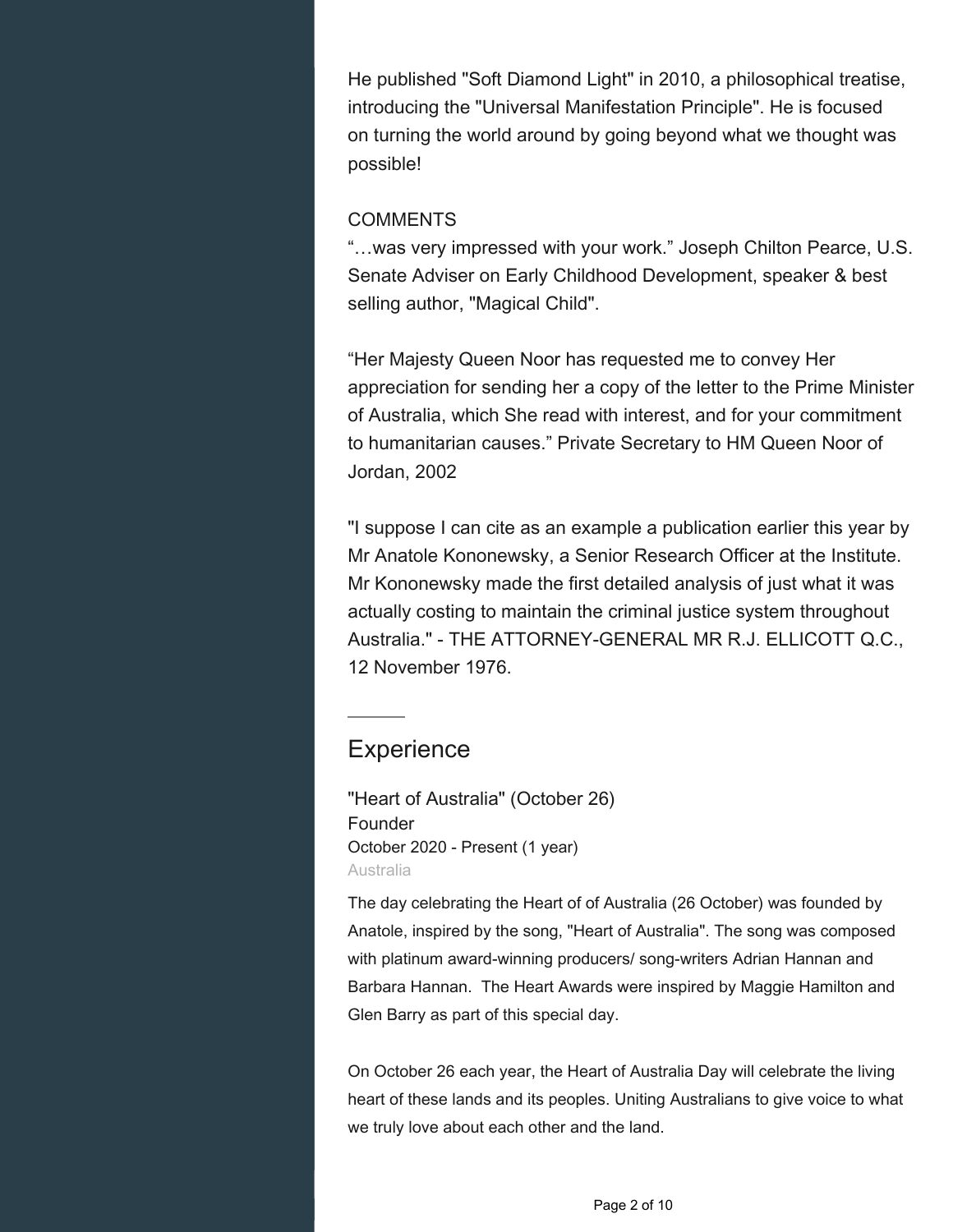The song will be officially launched on 26 October 2021.

There will be a special event called the "Journey to the Heart of Australia" on 26 october 2022. The inaugural "HEART AWARDS" for generation Z young people will also be launched.

The first awards will be presented on 26 OCTOBER 2023.

The Creative Development Team for these initiatives comprises: Anatole Kononewsky, Glen Barry and Maggie Hamilton.

PowRchanics Holdings Pty Ltd Chairperson/ Co-Founder October 2017 - Present (4 years) Sydney, Australia

PowRchanics Holdings Pty Ltd

PowRchanics Holdings Pty Ltd is the owner of Clean PowR Pty Ltd developing disruptive, patent pending technology with the potential of increasing the capacity of both renewable and renewable power generation stations on the planet.

Inspired Thinking Group Pty Ltd Founder/ Creative Director April 2015 - Present (6 years 6 months) Melbourne, Australia

Inspired Thinking Group

The Inspired Thinking Group is a registered trading name of the Inspired Thinking Institute Pty Ltd. We currently have three creative projects in development:

1. An initiative about respecting ourselves, each other and the land (Mother Earth), focused on facilitating community engagement, understanding and connection to what makes Australia truly unique and great in the world.

2. A theatrical dance musical inspired by a classical story told by my spiritual teacher. It incorporates the music I have composed over the last 35 years.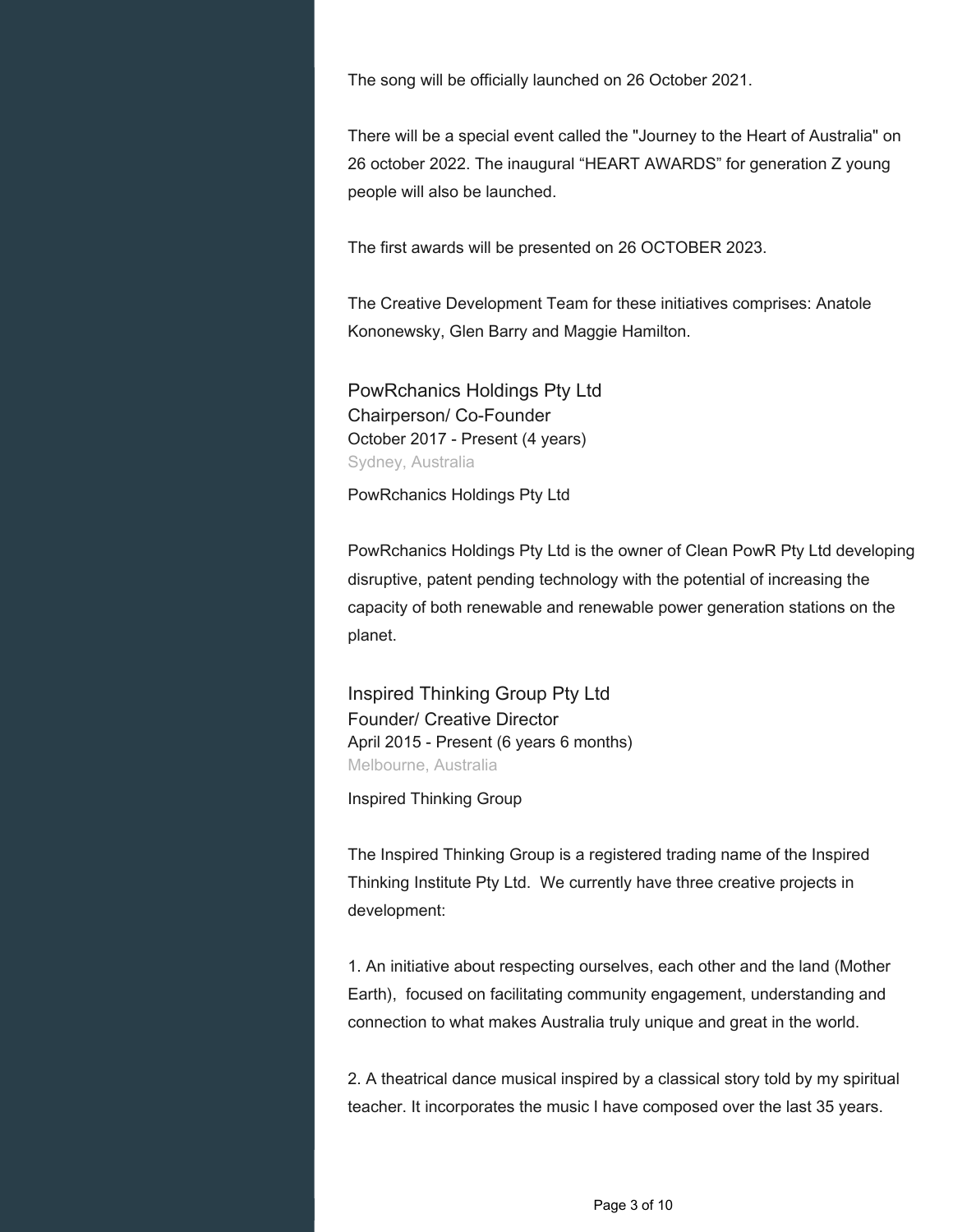3. A contemporary ballet to be choreographed to the music of "Only love matters". (Released as an album in the Soft Diamond Light package. The 15 tracks were originally created to be heard as one piece of music.)

Clean PowR Pty Limited Managing Director/ Co-founder/ Co-inventor November 2012 - Present (8 years 11 months) Sydney, Australia

Clean PowR Pty Ltd

Anatole was Co-Founder/ Co-Inventor/ of Clean PowR Pty Ltd. It is involved in Research & Development of disruptive novel clean technologies relating to the physics for capturing gravitational and electromagnetic forces.

inspired THINKING institute Pty Ltd Founder/ Executive Chairman 2010 - Present (11 years) Sydney, Australia

inspired THINKING institute Pty Ltd

Formally called, Quantum Thinking Institute Pty Ltd. It is focused on turning the world around with creative projects that inspire, uplift and take action for making this world a better place for everyone. The institute is focused on understanding how life manifests and how we bring ideas into reality. It explores how we can awaken our innate, limitless potential through using the hidden power of meditation, ancient spiritual practices and the intelligence of the heart.

It's main project to date was the publication of "Soft Diamond Light, Only love matters".

Global Valve Technology Limited Founder/ Director 1999 - Present (22 years) Sydney, Australia

Global Valve Technology Limited

Commercialisation of first SAFE, lead-free, energy-efficient, cost effective water meter, incorporating patented centreline flow valve for global water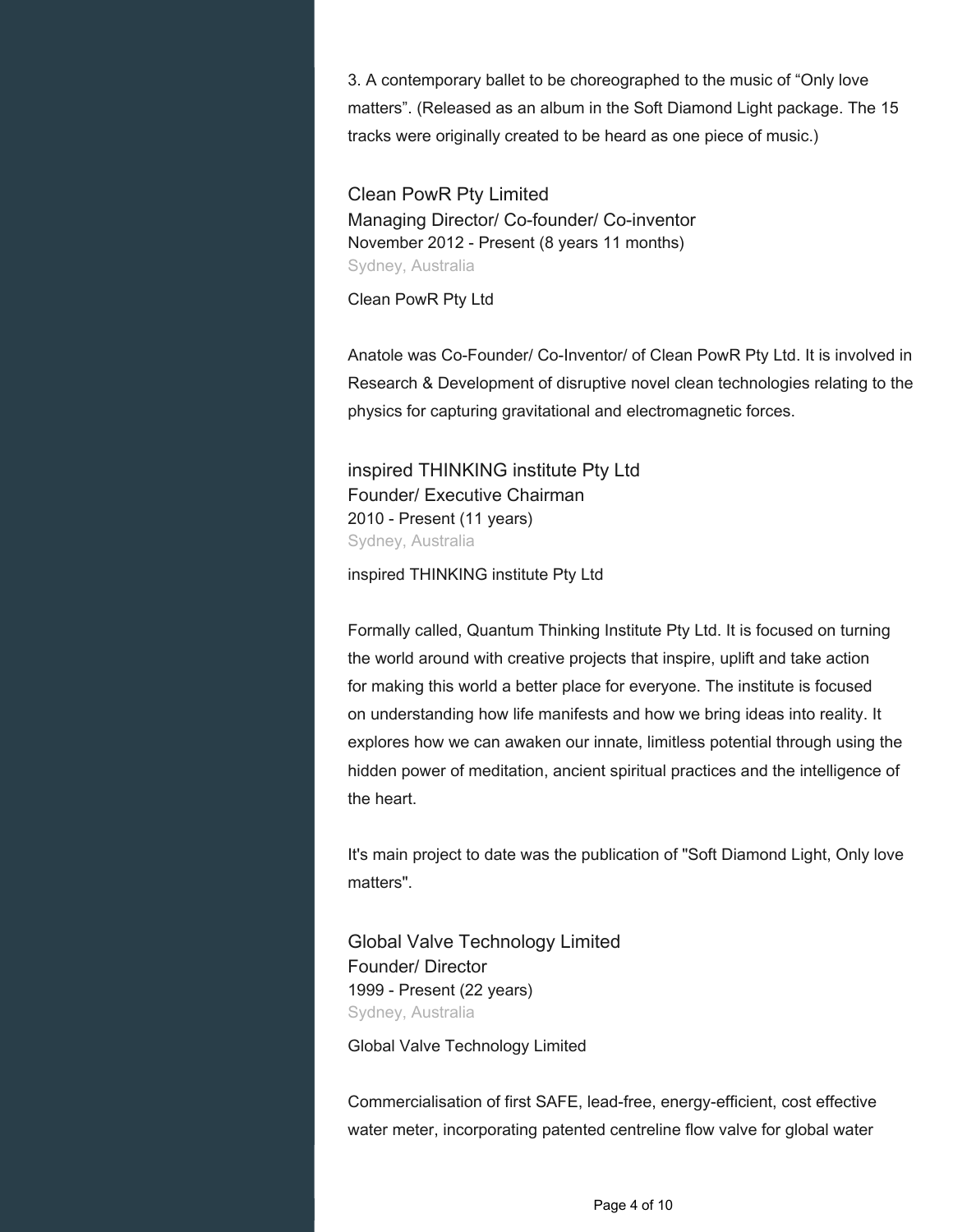industry. As Managing Director, Anatole founded GVT in 1999 and lodged the first patent for GVT. Zero Lead Water Meter (ZLM)

He raised the initial seed funding, developed and managed R&D methodology for initial prototypes and independent scientific assessment. He became Executive Chairman of GVT from 2002 bringing together a board of directors, plus a R&D team. He initiated, developed and managed a global patent portfolio in a broad range of applications.

He retired as Chairman at the end of 2004 and has remained on the board as a director ever since. GVT has recently won major water utilities tenders around Australia for its lead free efficient efficient water meter and is becoming the market leader in this area.

Earthsupport Technologies Pty Ltd Founder/ Managing Director 1998 - Present (23 years) Earthsupport Technologies Pty Ltd

Strategic planning and consulting for the incubation and development of innovative start-up businesses to commercialisation. Wholly owned and controlled company founded by Anatole.

Personal 44 years

Author, Composer & Film-maker, Speaker 1977 - Present (44 years)

Anatole was the director and writer for three documentaries. He has composed music all of his life and is currently working on a musical about reaching our full human & superhuman potential. He published a timeless piece and truly oneof-a-kind artwork production called, "Soft Diamond Light". It included a special book and music CD inspired by deep spiritual experiences. He has spoken on Science and Metaphysics at Aware Business events and was closing speaker for a major conference in Melbourne to business leaders from around the world.

Acting (Part-time) 1981 - 1982 (1 year)

After some speech and singing training in 1981, Anatole auditioned for 2 semiprofessional plays, in which he was successful in receiving key roles in both.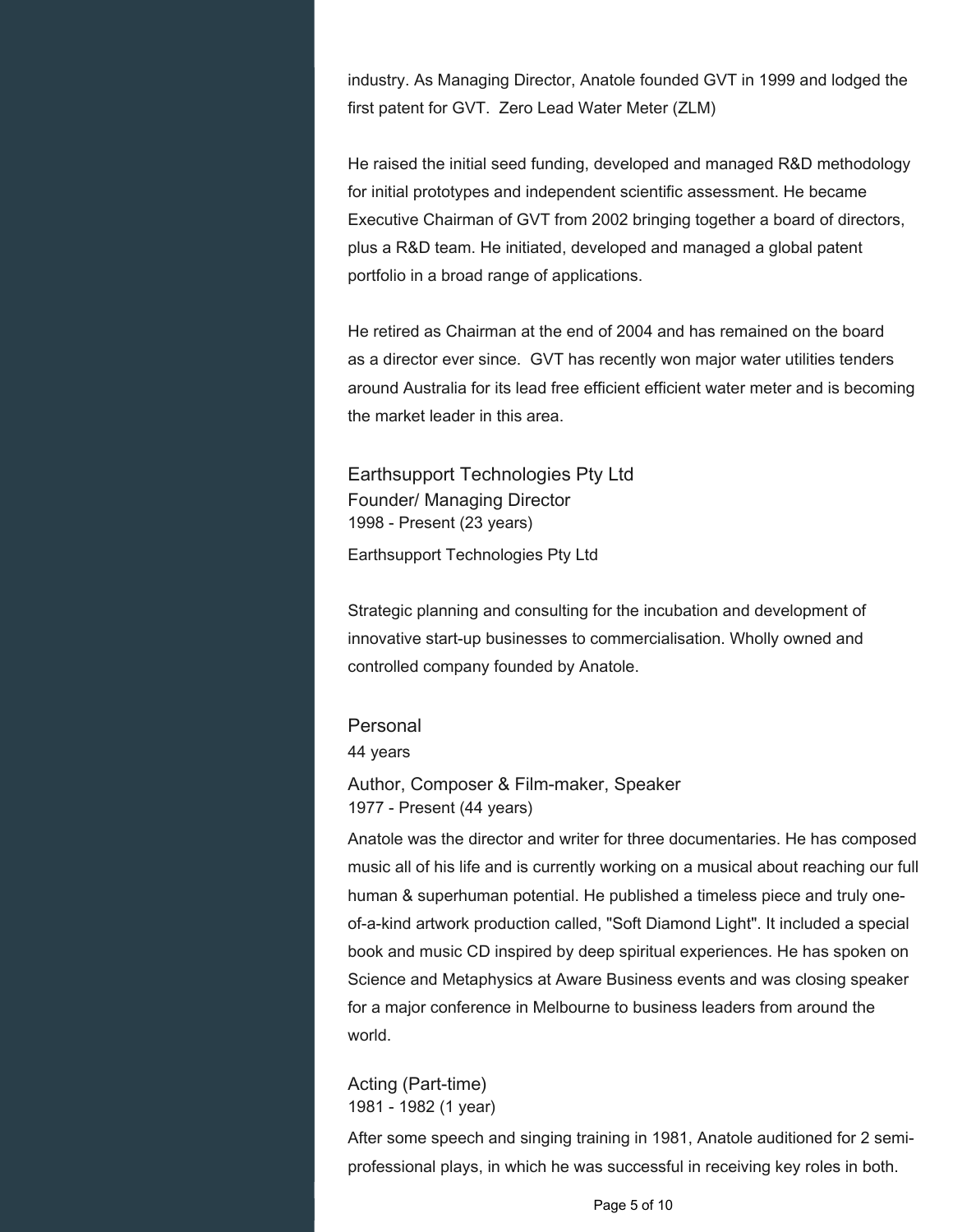The first play were ""Find Me" by Owen Wymark was first performed in 1977, and is the true story of Verity Taylor, who grew up in the 60s and 70s, and whose extremely disruptive personality threw into sharp relief the inability of various institutions to be able to diagnose or cope with her problems. In the end, after setting fire to a chair in a mental hospital, Verity was committed to Broadmoor - a massively strict sentence for someone who needed help, not locking up. It's definitely not a comedy.

The second play was "Coriolanus" a tragedy by William Shakespeare, based on the life of the legendary Roman leader. This is one of Shakespeare's later plays, appearing circa 1607, following on the heels of landmark tragedies such as King Lear, Macbeth, and Antony and Cleopatra..

V-ProTour Pty Ltd Co-founder/Director 2004 - May 2011 (7 years) V-ProTour Pty Ltd

Anatole was responsible for finalising licensing agreements and all IP development with international golfers. Due to the impact of the financial crisis the company didn't succeed in raising the total capital required for what was, and probably still is, a truly great idea!

PRASAD Australia Limited **Director** 2004 - 2010 (6 years) PRASAD Australia Ltd

PRASAD Australia was a not for profit organisation that directly supports a number of projects in India, which otherwise would not get funds. It is a not for profit organization which joins a tradition of service with an independent international charitable network with over 50 years of humanitarian service, serving 80,000 people per year, operating in more than four countries on three continents. Programs provide medical, dental and eye care, disaster relief, nutrition programs, educational development.

Aligned Concepts Pty Ltd Co-Founder/ Managing Director 1997 - 2000 (3 years)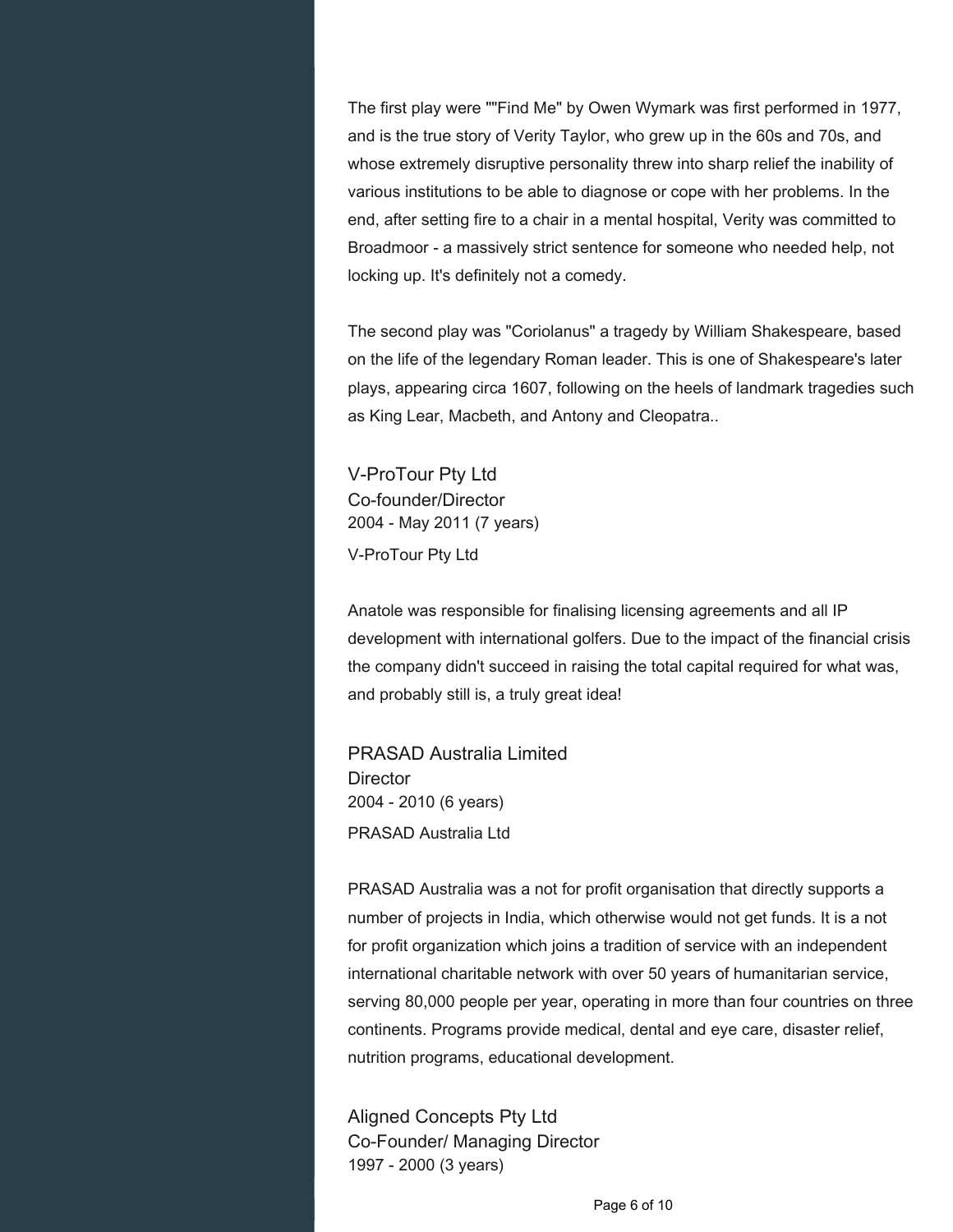#### Aligned Concepts Pty Ltd

In his capacity as Managing Director, he raised the initial seed funding, carried out R & D for a patented filtration technology during 1996 to 2000. Anatole negotiated and signed a license agreement in April, 1998, including royalty payments. He also negotiated the sale of the companies part-interest in the Intellectual Property. Filtra Limited was initiated in 1999 as an exit strategy. At the start of the year 2000 the IP was sold to Filtra Limited for a substantial shareholding in this company with no further involvement by Anatole.

Before it's Too Late Trust Founder/Chairman 1992 - 1998 (6 years) Before it's Too Late Trust

A national model implemented in 1992 that motivated community support and promoted issues concerning the future of children. The project Involved the support of many leading celebrities, corporations and community youth organisations. Robert Kiyosaki and Max walker were the national media spokesmen for the initiative. It provided the basis for motivating and empowering; linking and networking, plus getting involved very easily. The video documentary, "Our Children's Future, in Our hands" formally launched the project in 1993.

D & d Advertising Creative Director via Soundin'Good Productions 1995 - 1997 (2 years)

D & d Advertising

Anatole set up his business: Soundin'Good Productions to act as Creative Director for an Advertising Agency. Projects included: The NSW Toyota Dealers, major TV/ Radio/ Newspaper media campaign. "Suttons Holden" Launch/ "Auto Alley" TV Media Campaigns and Corporate Video productions.

"There has been significant comment from some of our competitors along the lines that the sleeping giant is waking'. Congratulations on a job that is being well done…" R.F. Lawson, General Manager - Toyota Motor Corporation Australia, 1997 Major advertising campaign Toyota Motor Corporation Australia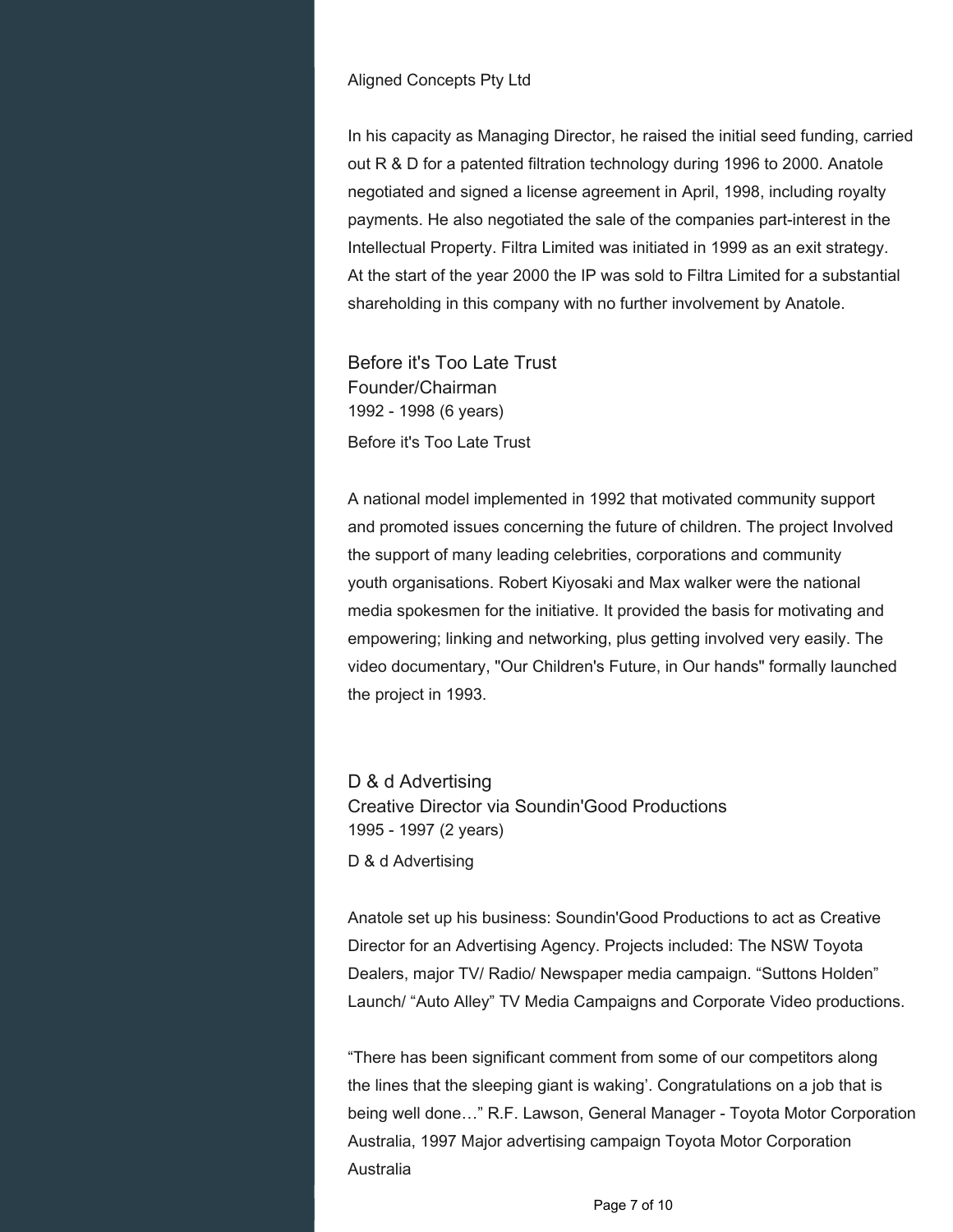ProMedia Limited Producer 1986 - 1993 (7 years) Sydney, Australia

ProMedia Limited

Producer of a 16 week Export Development TV Series to the USA showcasing Australian technology: "A Look Down Under"-- endorsed by Senator Button. Co-founder of the public company, ProMedia Ltd to raise capital for production.

"Australia wants to link with the world's economy, initiatives such as 'A Look Down Under' can help create vital links between companies…" Senator Button, Launch, TV Series to USA, 1988. "A Look Down Under"

Department of Finance Deputy Commissioner (Systems) 1983 - 1986 (3 years) Department of Finance

Responsible for the implementation of a major new computer system, the land Tax 'COLLECT' system. It was awarded a GOLD award in the Technology in Government Committee's inaugural "Technology and Computer Productivity Awards". It was presented by the Governor General, 1988

The Homeland Foundation Co-Founder/ Chairman April 1977 - 1980 (3 years) Belligen, NSW

The Homeland Foundation Ltd

Administered and managed the running of educational and creative programs for the foundation.

Australian Institute of Criminology Senior Research Officer 1974 - 1978 (4 years)

Australian Institute of Criminology

Anatole started his career as Senior Research Officer with the Australian Institute of Criminology.While at the Australian Institute of Criminology, Anatole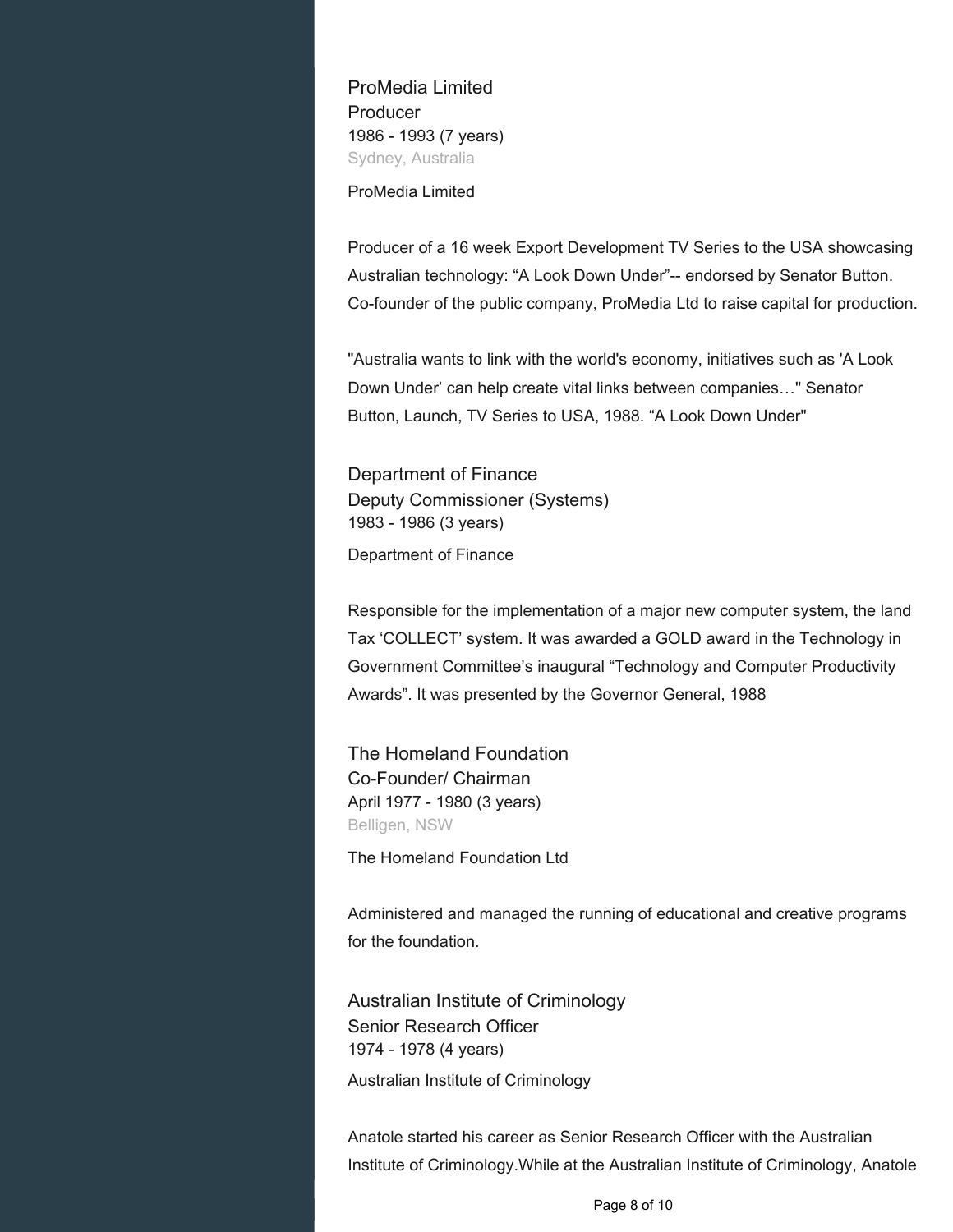published his first major research report, "The Cost of the Criminal Justice System: An analysis" at the bequest of the, then Federal Attorney-General of Australia, Robert Ellicott. The publication received national media coverage. Anatole was also responsible for initiating and establishing the original CINCH service at the Australian Institute of Criminology in 1976. He named it CINCH, as an acronym for 'Computerised Information from National Criminological Holdings'.The service is still operational online more than 40 years later, 'CINCH - the Australian Criminology Database'.

https://www.aic.gov.au/library-services

UNSW Computer Operator 1971 - 1973 (2 years) Kensington, NSW

UNSW Computing Services Unit

Responsible for computer operations of the IBM 360/50 computer system for the University.

Sebastion Hardie Band Member Keyboards 1968 - 1972 (4 years) Australia

#### Sebastion Hardie

The band formed late in 1968, recruiting students from Sydney's Cabramatta High School, Jon English on vocals and rhythm guitar, Anatole Kononewsky (keyboards), Peter Plavsic (ex-The Interns) on bass guitar and his brother Alex Plavsic on drums. They dropped the 'Blues Band' part to play more poporiented music and were the backing band for legendary Australian rocker Johnny O'Keefe during 1969. Covering songs from Rolling Stones, The Beatles, Otis Redding and Wilson Pickett they built a reputation in the Sydney pub scene.

https://en.wikipedia.org/wiki/Jon\_English#1965.E2.80.9372:\_first\_bands

http://www.australianmusicdatabase.com/bands/sebastian-hardie